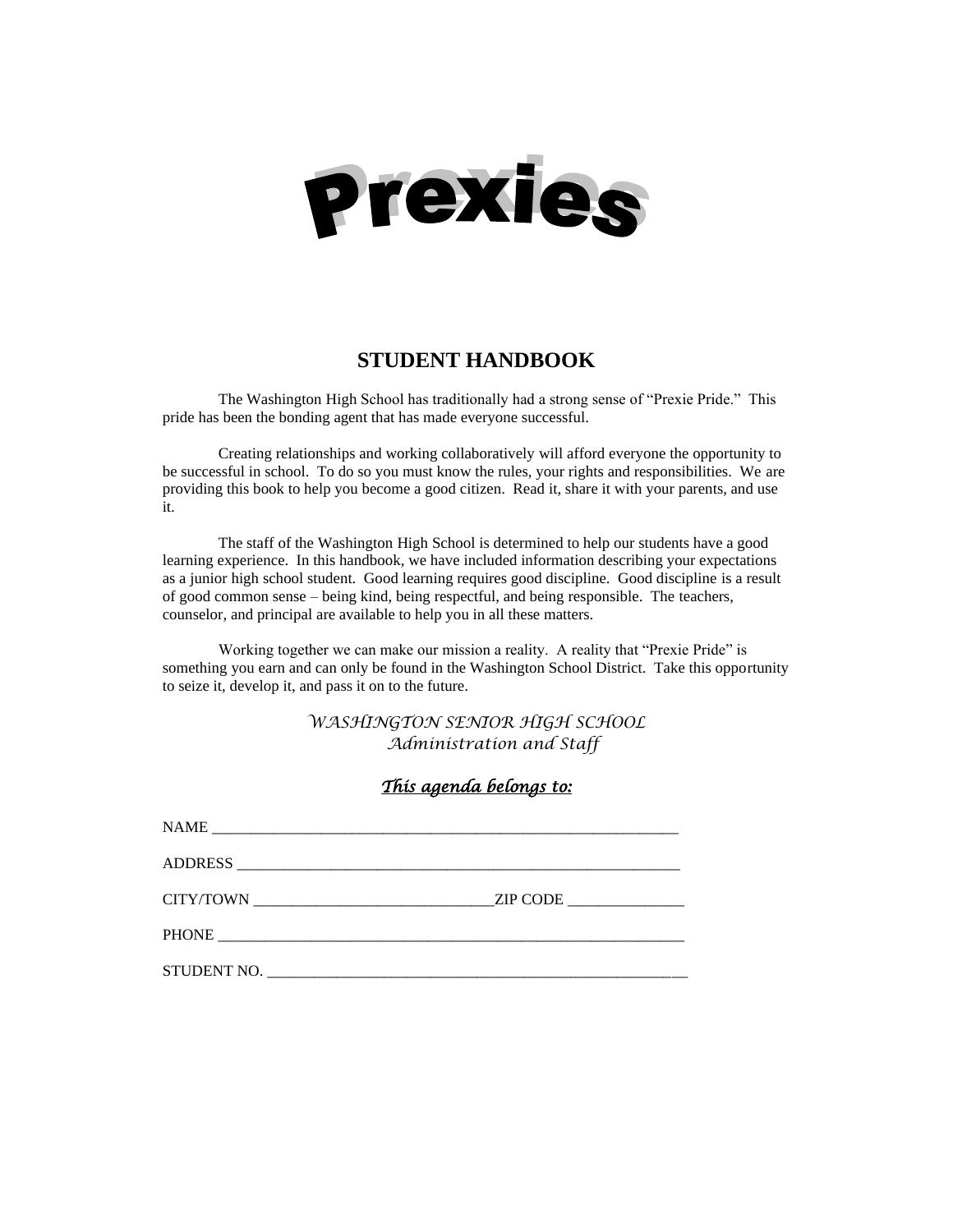# **BOARD OF SCHOOL DIRECTORS**

**PRESIDENT – Mrs. Tara Sparks-Gatling**

**VICE-PRESIDENT – Mrs. Amy Roberts**

**TREASURE – Mrs. Patricia Cherry**

**Mrs. Rhonda Barnes**

**Mr. John Campbell**

**Ms. Karen Ruby**

**Ms. Dana Shiller**

**Mrs. Marsha Pleta**

**Miss. Jenna Ward**

**SECRETARY – Mrs. Lisa Coffield SOLICITOR – Ms. Rachel Lozosky**

# **Central Office**

**Dr. James R. Konrad – Superintendent**

**Mr. Robert (BJ) Mihelcic – Director of Curriculum and Instruction**

**Mr. Richard Mancini – Director of District Operations**

**Ms. Stephanie Russell –Special Education Supervisor**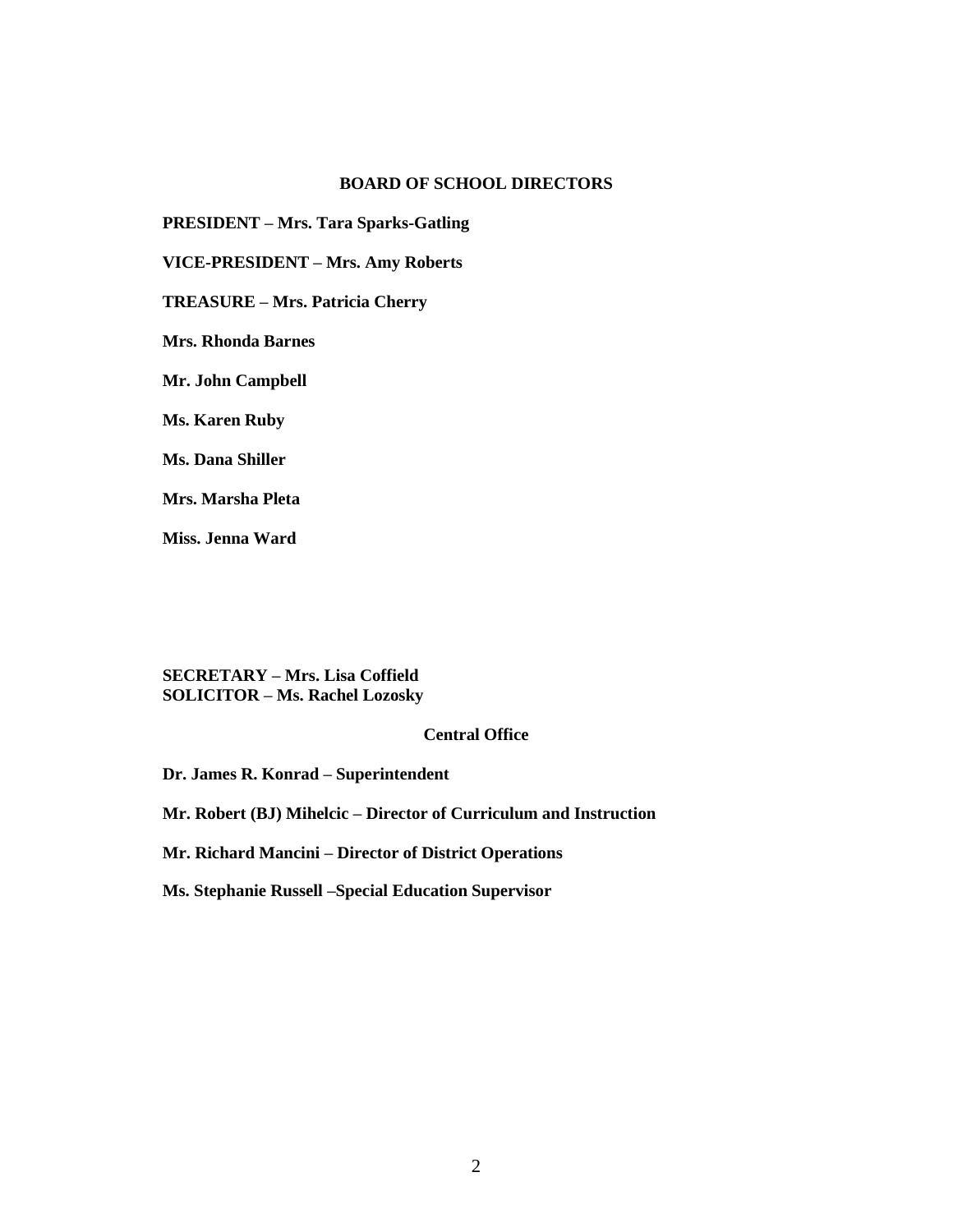# **WASHINGTON SCHOOL DISTRICT Washington, Pennsylvania HIGH SCHOOL 724-223-5080**

**Chet Henderson – High School Principal**

**Lou Magnotta – Jr. High School Principal**

**Teresa Booker – Dean of Students**

**Jessica Branagan and Keith Walters – Guidance Counselors**

# **MISSION STATEMENT**

**Washington School District is committed to educating ALL students under the guidance of our dedicated staff members. Learners are provided with lifelong tools to navigate a course toward growth and advancement while collectively supporting and celebrating student, staff, and community achievements.**

#### **STUDENT ASSISTANCE PROGRAM**

**The Student Assistance Program (SAP) is a team composed of school staff members who have been trained to identify students who are having trouble or whose behavior creates concern, and to begin a positive plan for intervention. Through SAP, the school, in cooperation with the family, can provide the educational opportunity and environment whereby the student learns to assume the responsibility of becoming a contributing member of our society.**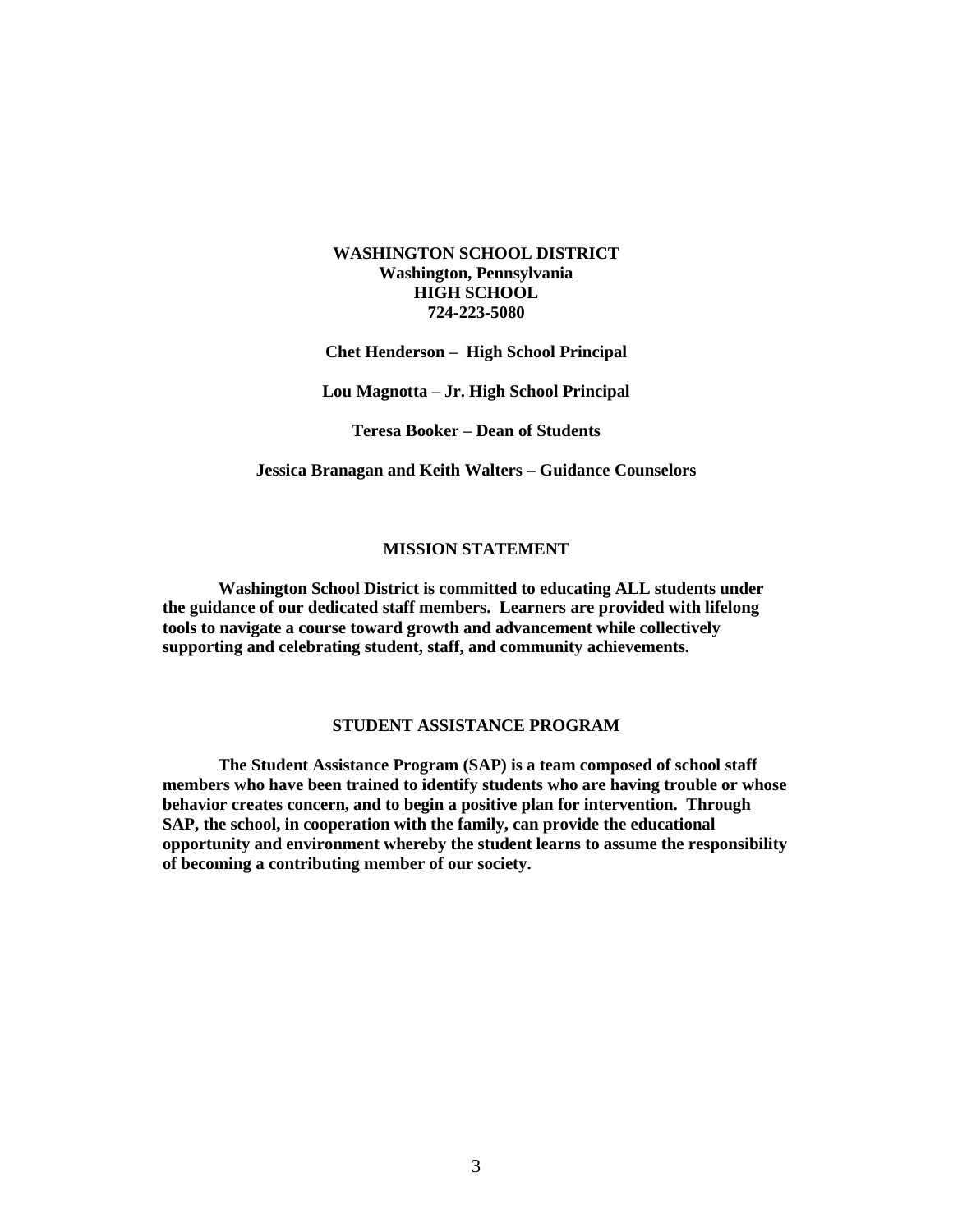# **Daily Schedule**

| Jr. /Sr. High School Main Doors Open | 8:10            |
|--------------------------------------|-----------------|
| Homeroom/Per. 1                      | $8:20 - 9:11$   |
| Period 2                             | $9:15 - 9:56$   |
| Period 3                             | $10:00 - 10:41$ |
| Period 4A                            | $10:45 - 11:26$ |
| Lunch A                              | $10:45 - 11:15$ |
| Period 4B                            | $11:19 - 12:00$ |
| Lunch B                              | $11:30 - 12:00$ |
| Period 5                             | $12:04 - 12:45$ |
| Period 6                             | $12:49 - 1:30$  |
| Period 7                             | $1:34 - 2:15$   |
| Period 8                             | $2:19 - 3:00$   |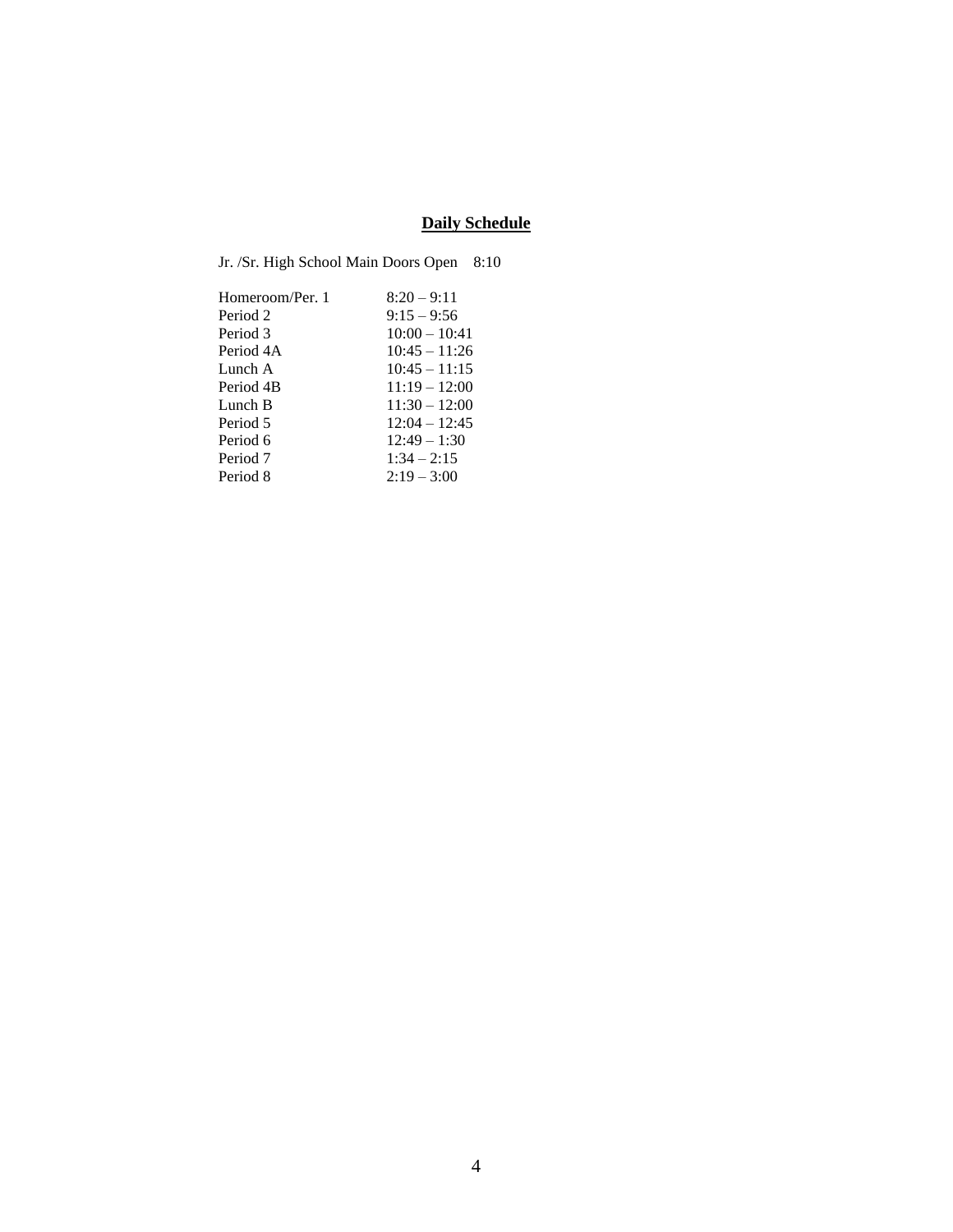#### **2021-2022 CALENDAR**

#### **FIRST SEMESTER**

DISTRICT INSERVICE #1 Wednesday, August 25, 2021<br>DISTRICT INSERVICE #2 Thursday, August 26, 2021 ACT 80 DAY #1 Friday, August 27, 2021<br>FIRST DAY for STUDENTS Monday, August 30, 2021 FIRST DAY for STUDENTS<br>LABOR DAY HOLIDAY LABOR DAY HOLIDAY Monday, September 6, 2021<br>ACT 80 DAY #2 Friday. November 5, 2021 PARENT/TEACHER CONFERENCE THANKSGIVING HOLIDAY THANKSGIVING HOLIDAY Wednesday, November 24, 2021<br>Through Monday, November 29, 2021 Through Monday, November 29, 2021<br>WINTER VACATION Friday, December 24, 2021 WINTER VACATION Friday, December 24, 2021<br>Through Friday, December 31, 2021

Thursday, August 26, 2021 Friday, November 5, 2021<br>Monday, November 8, 2021 Friday, December 31, 2021

#### **SECOND SEMESTER**

CLERICAL DAY Friday, January 21, 2022<br>DISTRICT INSERVICE #3 Friday, March 4, 2022 DISTRICT INSERVICE #3 SPRING VACATION Thursday, April 14, 2022 Through Monday, April 18, 2022<br>IEMORIAL DAY HOLIDAY Monday, May 30, 2022 MEMORIAL DAY HOLIDAY Monday, May 30, 20<br>FINAL DAY FOR STUDENTS Friday, June 3, 2022 FINAL DAY FOR STUDENTS COMMENCEMENT

Friday, June 3, 2022

#### **REPORTING PERIODS**

1st QUARTER, 46<sup>th</sup> day 2nd QUARTER, 91 3rd QUARTER, 136 4th QUARTER, 181st day Tuesday, November 2, 2021 Friday, January 20, 2022 Monday, March 28, 2022<br>Thursday, June 3, 2022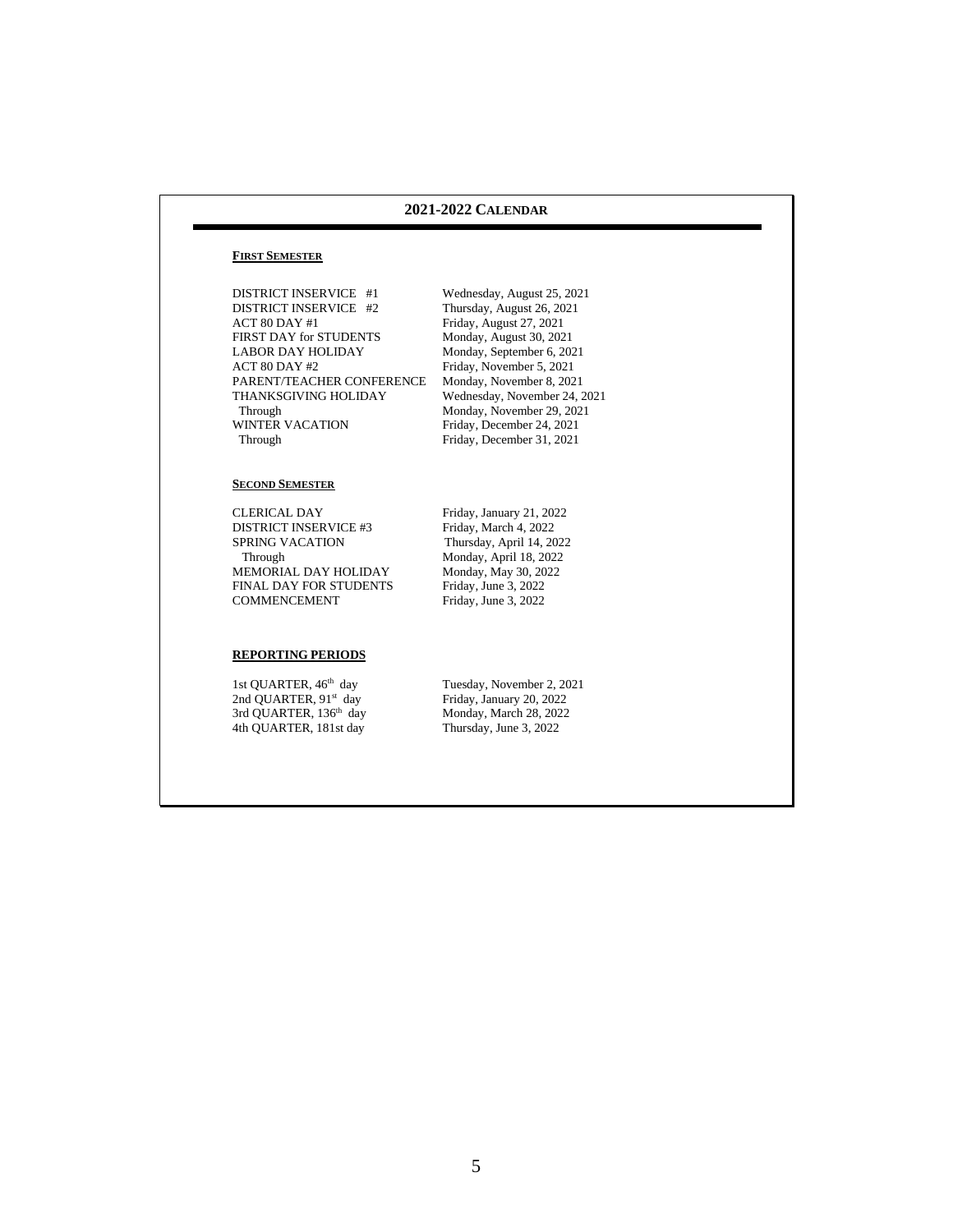#### **WASHINGTON COUNTY SCHOOL/BUSINESS EXPECTATIONS**

- **1.** Command of the English language
- **2.** The ability to read well
- **3.** The ability to write clearly and concisely
- **4.** Demonstration of good oral communication skills
- **5.** The ability to reason and solve problems
- **6.** An understanding of basic mathematics
- **7.** A knowledge of basic science and technology
- **8.** A knowledge of social and economic studies
- **9.** Good interpersonal skills
- **10.** A positive personal work habit and attitude
- **11.** Recognition of quality as the final product
- **12.** Consistent punctual attendance

### **McKinney-Vento Homeless Homeless Assistance Act**

McKinney-Vento Homeless Homeless Assistance Act, as reauthorized in 2015 by the Every Student Succeeds Act (ESSA), Washington School District is attempting to identify all children within the district that may be experiencing homelessness.

The term homeless children and youth is defined as individuals who lack a fixed, regular and adequate nighttime residence. This includes individuals:

- Sharing the housing of other persons due to loss of housing, economic hardship or a similar reasons;
- Living in a motel, hotel, trailer park or campground due to lack

of alternative adequate accommodations;

- Living in emergency or transition shelters;
- Living in cars, parks, public spaces, abandoned buildings, bus or train stations or similar settings;
- Living in substandard housing (no running water or working utilities, infestations, etc.).

Children who are experiencing homelessness may qualify for assistance with free school lunch, school supplies/materials, tutoring, and transportation so that they can remain in their school of origin throughout the duration of their homeless episode.

If you believe you child (ren) may qualify for this service, please contact Mindy Stewart.

If your living situation changes during the school year, and you and your children become homeless, please be sure to contact the school. We will work with you so that your child (ren)'s education is disrupted as little as possible.

#### **COMMUNITY STANDARDS**

In collaboration with Washington Communities That Care (CTC). Washington School District is dedicated to reinforcing and modeling the following behavioral standards and/or expectations.

- **1.** Respect individual rights
- **2.** Speak with respectful language
- **3.** Treat other's property responsibly
- **4.** Tolerate individual differences
- **5.** Practice honesty and fairness
- **6.** Honor all of our children
- **7.** Support and reach out to neighbors in need
- **8.** Be a contributing member of your neighborhood/community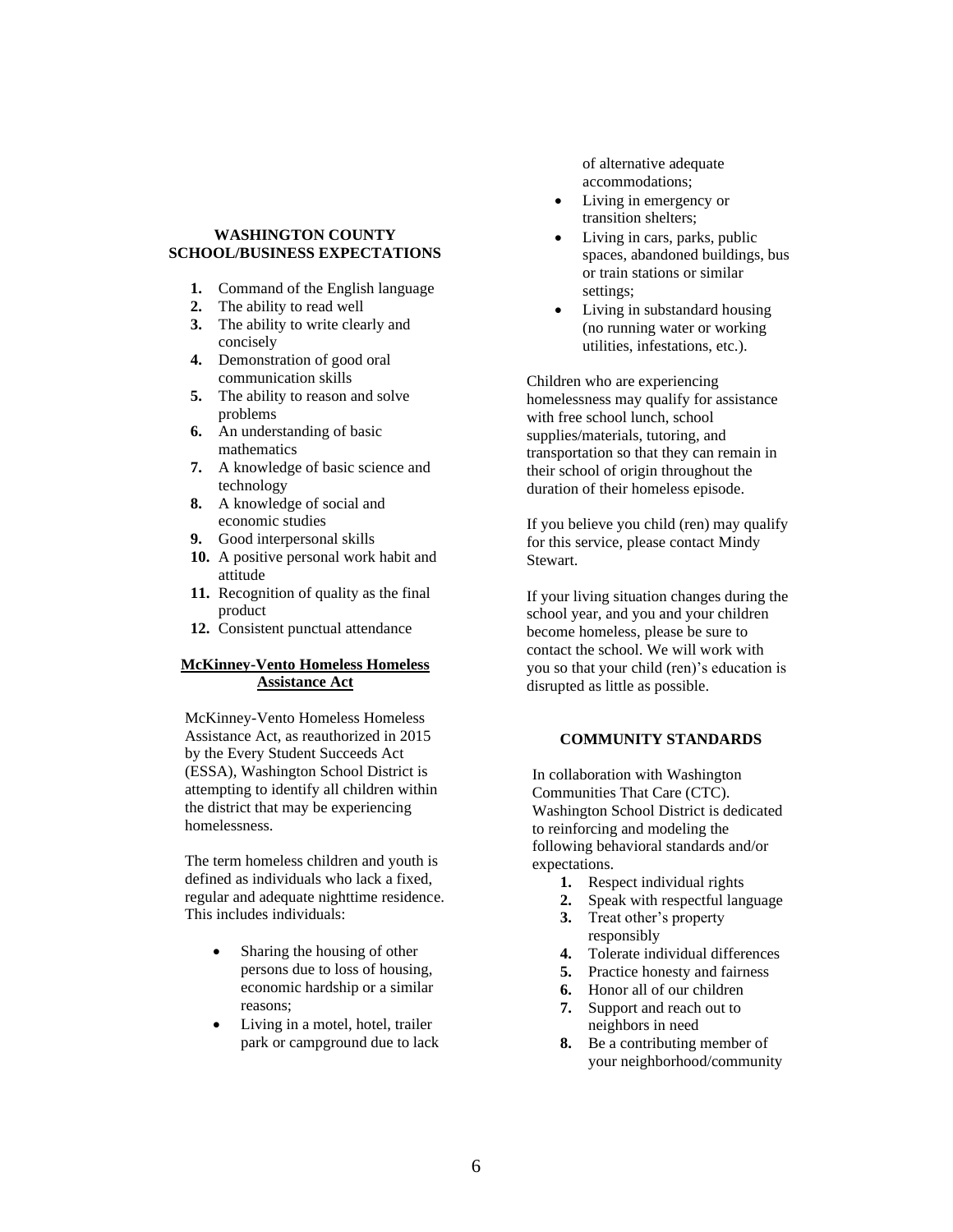- **9.** Honor a strong work ethic
- **10.** Model respectful and responsible behavior
- **11.** Treat elders with respect
- **12.** Practice healthy living
- **13.** Treat parents with respect
- **14.** Value education and life-long learning
- **15.** Be a friend to the environment

# **ANNUAL NOTICE TO PARENTS**

In compliance with state and federal law, the Washington School District will provide to each protected handicapped student, without discrimination or cost to the student or family, those related aids, services, or accommodations which are needed to provide equal opportunity to participate in and obtain the benefits of school program and extracurricular activities to the maximum extent appropriate to the student's abilities. In order to qualify as a protected handicapped student, the child must be of school age with a physical or mental disability, which

substantially limits or prohibits participation in or access to an aspect of the school program. These services and protections for "protected handicapped students" are distinct from those applicable to all eligible or exceptional students enrolled (or seeking enrollment) in special education programs.

In the event of a complaint or concern, contact the Office for Special Education, 801 East Wheeling Street, Washington, PA 15301, 724-223-5059 or [russells@prexie.us](mailto:russells@prexie.us) . The Special Education Supervisor will facilitate procedures and provide for the prompt and equitable resolution of any complaint alleging disability discrimination, including disability harassment.

For further information on the evaluation procedures and provisions of services to protected handicapped students, contact the Superintendent at 724-223-5000.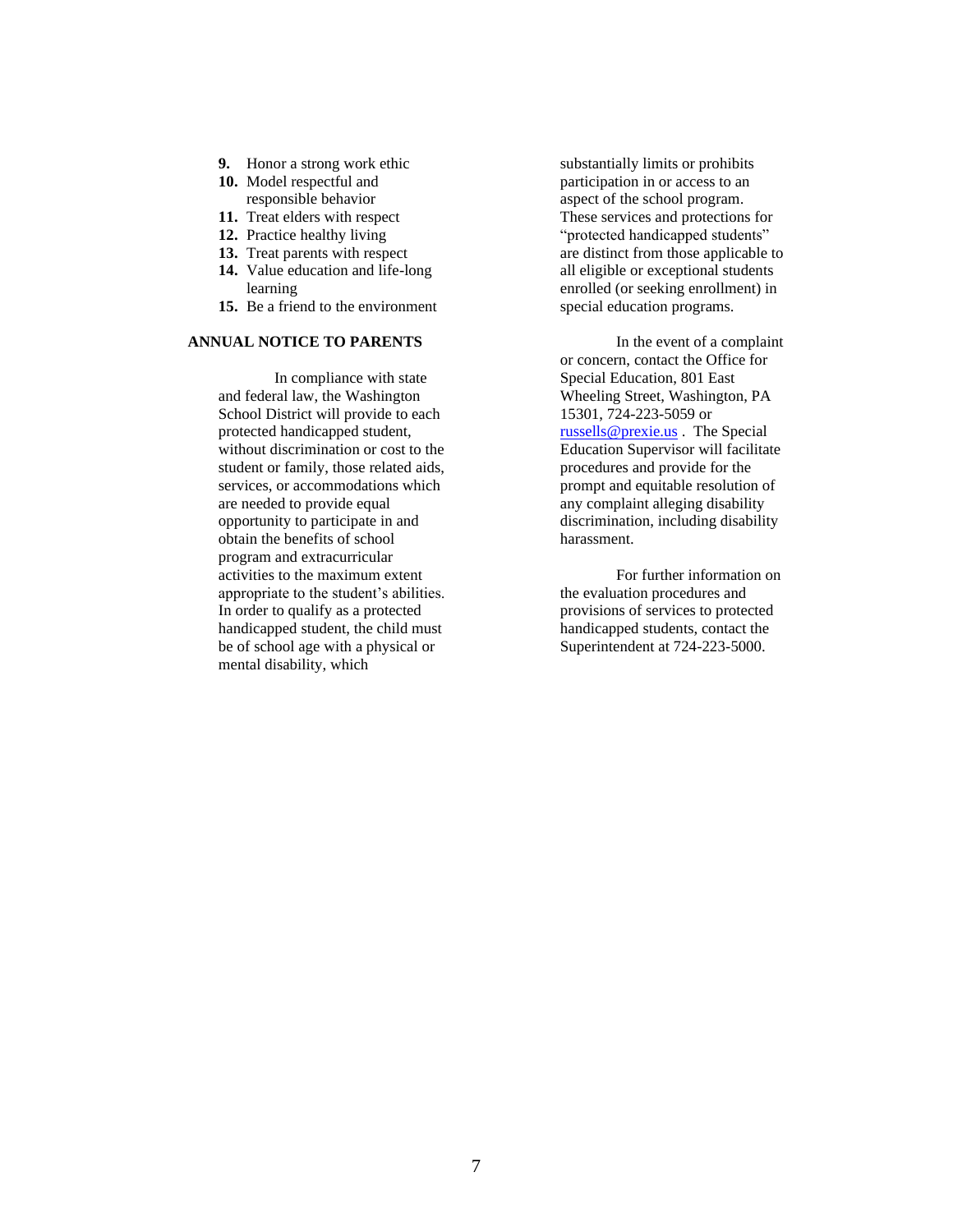#### **GENERAL PROCEDURES**

# **ATTENDANCE**

# **New attendance (truancy) law for the state of PA signed into effect for the 2017-2018 school year by Governor Tom Wolf.**

#### **ABSENCES**

Parents/guardians are expected to cooperate with the school district in encouraging regular attendance for their children. Personal illness, death in the family, approved educational trip, and other urgent reasons affecting the child may necessitate an occasional excused absence.

An approved educational trip is when parents/guardians have contacted the office AT LEAST A WEEK in advance to get the **APPROVED FORM** and arrange for their child's school work during the absence. The student must be passing all subjects to be granted permission for this trip.

An absence for any other reason is considered unlawful. When in doubt concerning the legality of an absence, parents are encouraged to contact the principal's office.

To avoid sanctions upon a student's return to school following an absence, the parents/guardians MUST SEND A NOTE FOR EVERY DAY THE CHILD IS ABSENT WITH THE STUDENT indicating the date and reason for the absence. The student must present this excuse to his/her homeroom teacher. If a parent excuse or medical excuse has not been submitted WITHIN 3 DAYS of the student's return to school, the absence will be declared unexcused.

The Washington School District considers the following as **medicals.**

A medical excuse must indicate the date and time the physician actually treated the student and signed by the physician. These medical excuses do not negatively affect attendance.

Medical excuses from a physician's office stating "per conservation with …" WILL NOT BE RECOGNIZED AS A LEGITIMATE MEDICAL EXCUSE. The Washington School District

considers the following as **excused**:

- Illness
- Death in family
- Required court attendance
- Other reasons determined to be accepted by the building principal

 The Washington School District considers the following as **unexcused:**

- Oversleeping
- Missing the bus
- Birthday or other celebrations
- Inefficient transportation or automobile breakdown
- Parents/guardians and other family member's illness
- **Employment**
- Other reasons determined to be unacceptable by the building principal

#### **CONSEQUENCES FOR ABSENCES:**

- At **3 unexcused days**, parents will be notified by letter of the 3 absences and Blueprints and/or school faculty will contact parents to schedule a meeting (school attendance improvement conference) at the school with parents/guardian, student and school personnel. A phone conference may be arranged if necessary.
- At **6 unexcused absences**, a child is considered habitually truant and may be referred to Children and Youth Social Service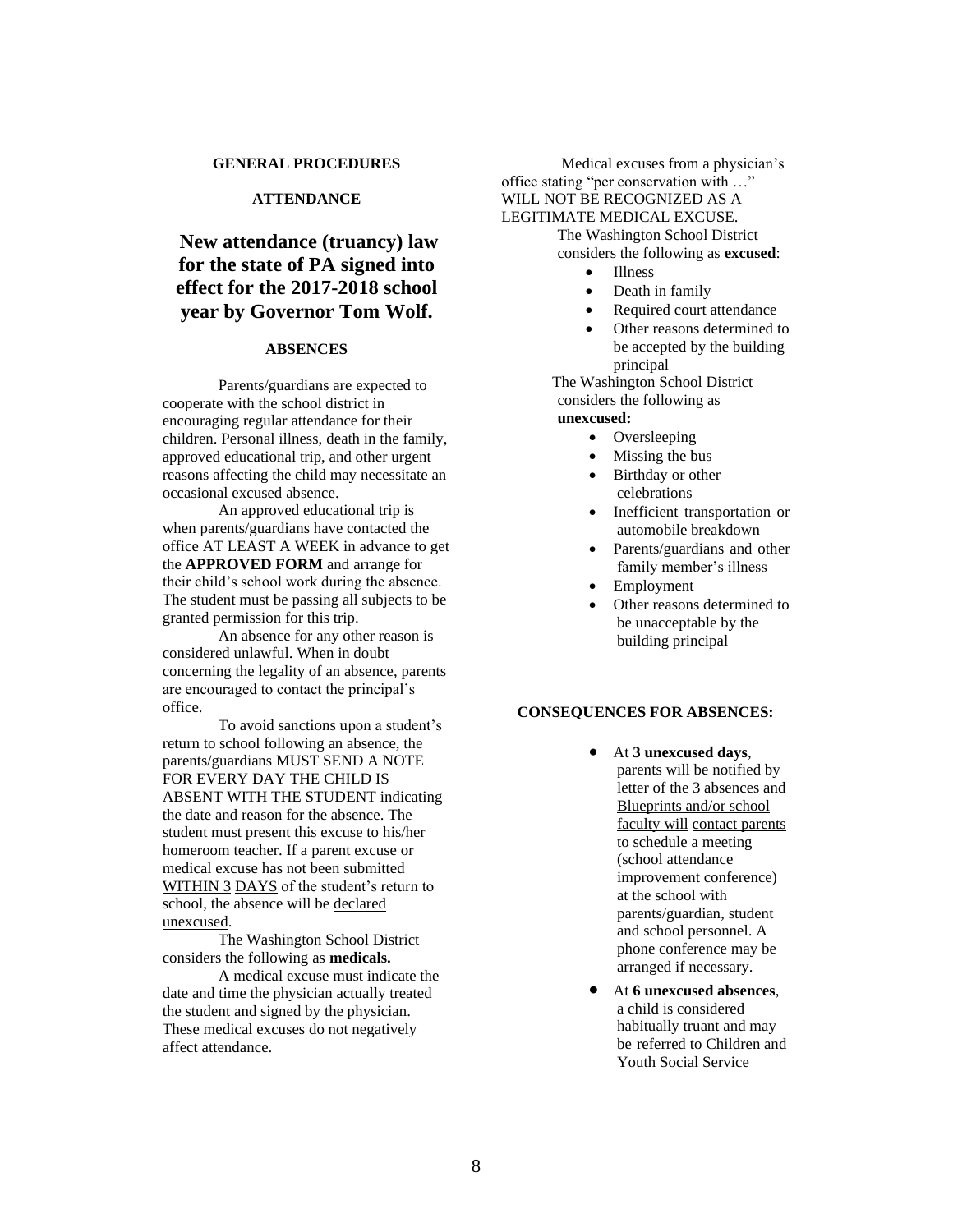Agency (CYS**)** and/or a citation issued to the district magistrate.

- After **13 Non-Medical, Excused and/or Unexcused, absences,** the parents/guardians of students under the age of 13 will be cited by the district magistrate. For students aged 13 and older, the citation will be issued in his/her name.
- **Every 5 Non-Medical, Excused and/or Unexcused absences,** after the initial citation, **additional citations will be issued.**
- IF A STUDENT'S NON-MEDICAL ABSENCES TOTAL MORE THAN 20 DAYS IN A SCHOOL YEAR, THAT STUDENT MAY BE SUBJECT TO RETENTION DUE TO A LACK OF EXPOSURE TO INSTRUCTION AND THE CURRICULUM**.**

**No student will be allowed to participate in any school activity or practice on the day of their absence from school.**

**It is the student's responsibility to confer with his/her teachers to determine what work was missed. In most cases, students have a maximum of 5 days to make up work upon their return to school. Exceptions will be determined by the teachers and/or administration.**

**Students wanting to visit colleges or requesting vacation time must have teachers sign the Request for Absence from School form and return it to the office.** 

**Under Pennsylvania Attendance Code, a regular and certified warning letter will be sent to the home of a student who is absent from school for ten (10) consecutive days. The student will be removed from the active enrollment list unless the District has been provided with evidence that the absence is legally excused.**

#### **TARDINESS**

Students who are tardy must receive an admission slip from the office. **Grade 7 through grade 12** students will be marked tardy **after 8:20.**

**7 through 12** students **arriving between 11:01 and 1:01** will be considered half-day absent. Students arriving **after 1:01** will be considered absent for the day.

**CONSEQUENCES FOR TARDIES**

 When a student is tardy, a written excuse must be sent to the school within 3 days of the tardy.

- After 10 non-medical tardies, a letter will be sent to the parents/guardians reminding them of the 20 day limit.
- Citations will be issued after 20 tardies then again after every 5 additional tardies.
- After every 5 unexcused tardies prior to 8:20, students will receive a 30 minute Principal's Detention. **Once a student reaches 25 unexcused tardies, you will receive an hour Principals Detention**
- After every 5 unexcused tardies post 8:20, students will receive a Saturday Detention (9:00am-12pm)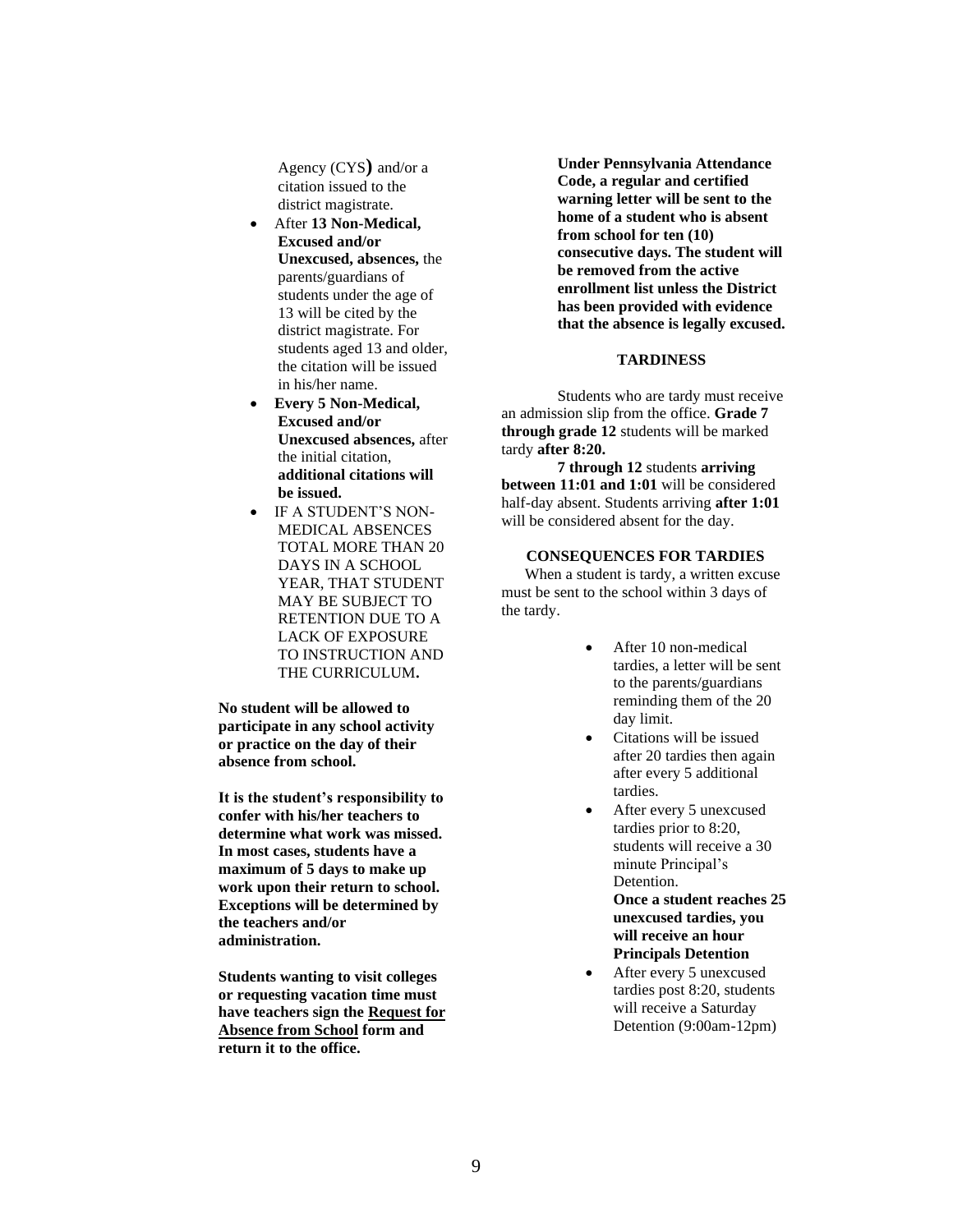#### **EARLY DISMISSAL**

Parents/guardians are requested to schedule **all** medical and dental appointment for their children after the regular school day. If it is essential that such appointments be scheduled during the school day, the parents/guardians must submit a note to the school office requesting the early dismissal. The children must present the early dismissal slip at the school office prior to leaving the building. A parent/guardian must sign the student out at the receptionist's desk. If a student returns before school is out, he or she must report to the receptionist for an admission slip with a medical or dental excuse.

**Any student involved in extra-curricular activities that has an early dismissal must return to school within 90 minutes of leaving the building to be eligible to participate.** Students **must** report to the office upon returning to school to be readmitted to class. Any student receiving an early dismissal due to illness is **not** permitted to participate in any school activity that day.

**7-12** Early dismissal before 11:00 will be considered absent for the day. Early dismissal from 11:01-1:20 will be considered absent ½ day.

## **CLASS TRUANCY**

Students are responsible for attending all of their classes. If a student cuts class **five (5) times a citation will be issued from the magistrate**. Students may not miss or be tardy for a class to work with another teacher without **prior** written consent. Missing class because of being ill in the restroom is an unacceptable excuse. Students sent to the library, health room, guidance office or any other area must report to their destination within four (4) minutes or they will be reported as missing from class.

 When you cut class or miss class because of truancy, you are not permitted to make up the class work.

### **CAFETERIA**

Breakfast will be served a la carte every school day upon students entering the building at 8:20.

All students remain in the school building for lunch. Students must read and follow the guidelines that are posted on the walls of the cafeteria. These guidelines were written to ensure that the cafeteria could be a place where students can enjoy their lunch with friends in a clean, neat and friendly atmosphere.

Students who misbehave in the cafeteria will be assigned to the **Isolated Lunch Room.**

WSD is a CEP qualified school and therefore all students K-12 receive Breakfast and Lunch, free of charge.

#### **DRESS CODE AND GROOMING FOR STUDENTS**

The Board recognizes that each student's mode of dress and grooming is a manifestation of personal style and individual preference. The Board also recognizes the right of students to express themselves as more fully set forth in Policy No. 536. The Board will not interfere with the right of students and their parents to make decisions affecting their appearance except when their choices affect the educational program of the schools or the health and safety of the student or other students.

Students are responsible to keep themselves, their hair and their clothing clean. They shall also dress to conform to the contemporary standards of health, safety, decency, and optimum learning conditions, and in good taste in order that they do not disrupt the academic process. All students are expected to exemplify proper grooming standards in a manner that projects an appropriate image for the student, school, and district.

Whether or not a student is dressed appropriately or properly groomed shall he left to the discretion of the Building Administrator or his/her designee.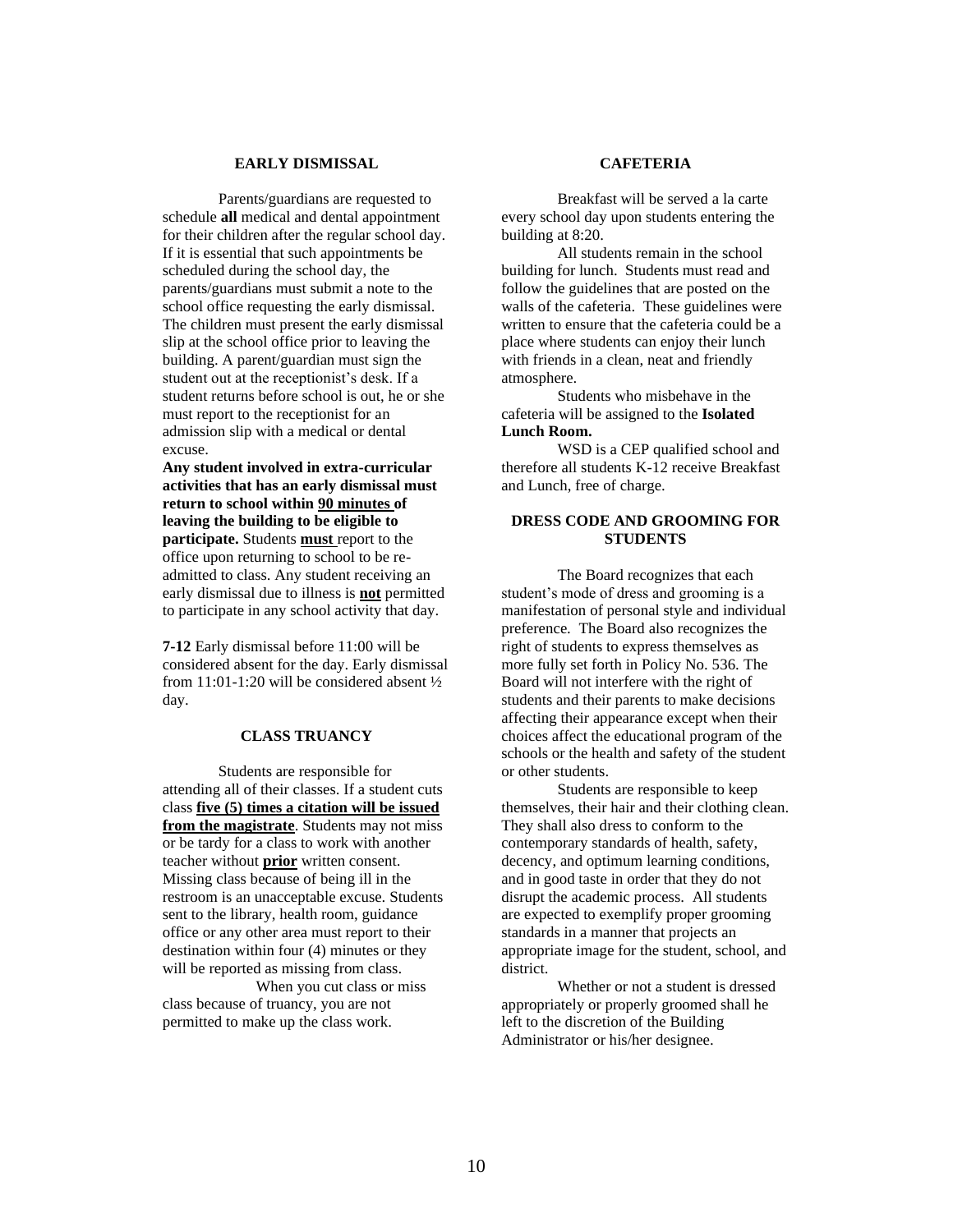The Board authorizes the Superintendent to enforce school regulations prohibiting student dress or grooming practices which:

- Present a hazard to the health or safety of the student himself/herself or to others in the school
- Materially interfere with school work, create disorder or disrupt the educational program or disturb classroom decorum
- Cause excessive wear or damage to school property
- Prevent the student from achieving his/her own education objectives because of blocked vision or restricted movement

**Students will be asked to return home to change their clothing, to change their clothing within the school building or to add additional clothing in the event that the Building Administrator believes that this policy is violated. When length or style of hair presents a health or safety hazard, some type of covering shall be used.**

Students may be required to wear certain types of clothing while participating in physical education classes, shops, and extracurricular activities or in other situations when special attire may be required to ensure the health and safety of the student.

The Board maintains that clothes make a difference in attitude and behavior and may reflect academic achievement. Any types of dress which endangers health and/or safety or is distracting to the educational environment will not be permitted. Requirements for student dress in all schools are listed below:

**Student attire must meet the following requirements/standards: (See Policy #506)**

A. All shirts and blouses must cover midriff, back, sides, cleavage and all undergarments including bra straps at all times. Abbreviated tops (halter, tube bare midriff, muscle shirt or sleeveless attire that exposes underwear (including sports bras), is

too low cut, or does not have form fitting armholes is not permitted.

- B. Shorts, skirts, divided skirts, dresses and culottes must be longer than a student's fingertips when standing in a normal position with the arms down.
- C. All trousers, pants or shorts must totally cover undergarments, including boxer shorts.
- D. All clothing, jewelry or tattoos shall be free of the following: profanity, violent images, sexually suggestive phrases or images, gang related symbols, alcohol, tobacco, drugs or advertisements for such products.
- E. Safe and appropriate footwear must be worn. Athletic shoes, laced shoes and/or shoe boot, loafers, dress shoes or other closed toed/closed heel shoes. Mules described as closed toed and open heel are appropriate. Shoes considered as sandals are appropriate. Students shall not wear house slippers, roller skates, skate shoes, or any other type of footwear that could constitute a safety hazard. Students are prohibited from wearing steel toed boots or shoes to school.
- F. Form fitting leotard/spandex type clothing (including sports bras) is not permitted unless proper outer garments cover it (*Outer garments must extend into the palm of students hand*).
- G. See through or mesh fabric clothing may only be worn over clothing meeting the aforesaid requirements.
- H. Clothing must be appropriate size, with the waist of the garment worn at the student's waist.
- I. Clothing not properly buttoned, zipped, fastened or with inappropriate holes or tears shall not be worn.
- J. Clothing or footwear traditionally designed as undergarments or sleepwear shall not be worn as outer garments.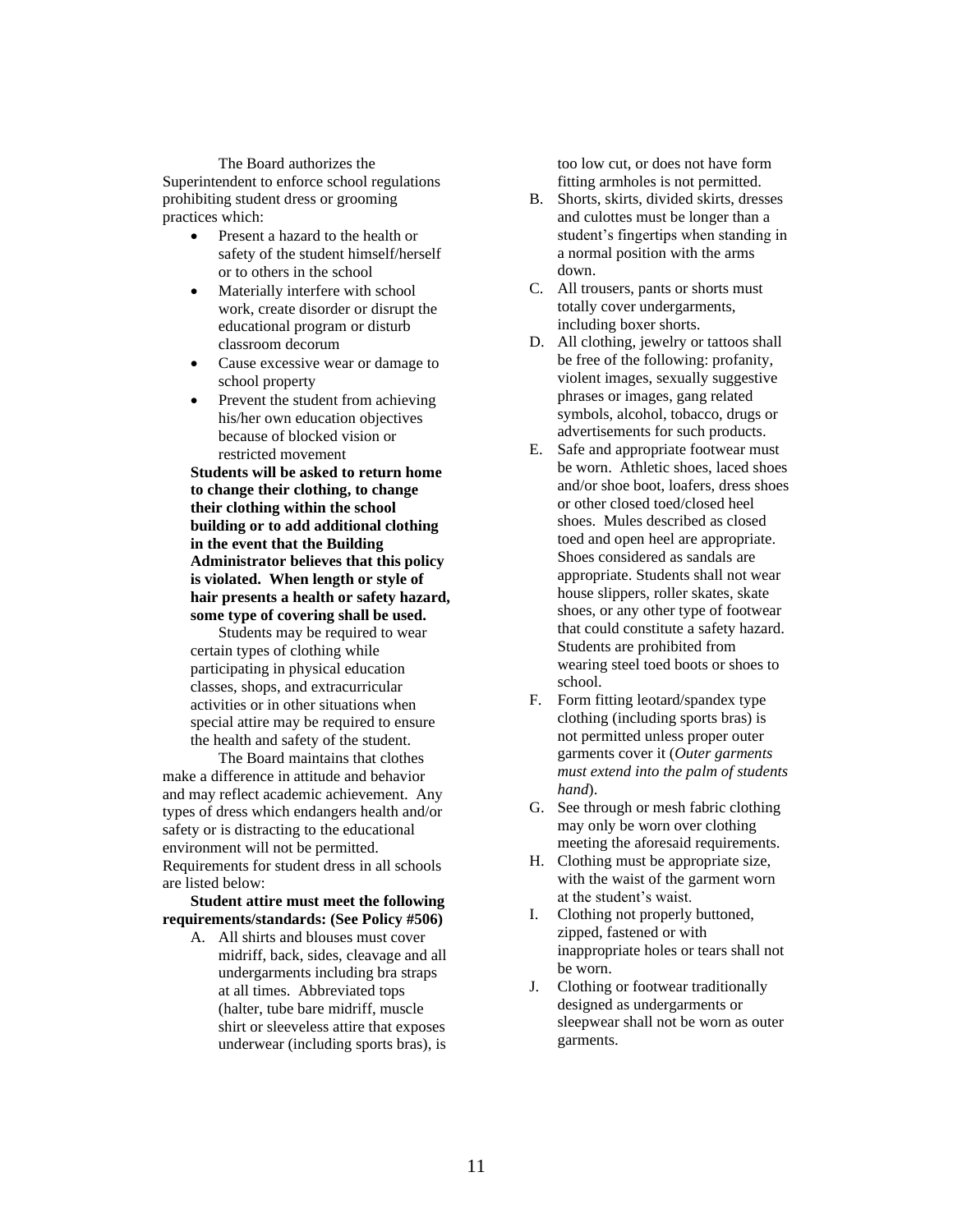- K. Sunglasses may not be worn inside unless a parent provides a doctor's note to the school.
- L. Bandanas, sweatbands and other headgear such as hats, hoods, scarves, and skullcaps are not permitted to be worn inside school buildings during the regular school hours, except headwear worn for legitimate religious purposes. In addition, hair rollers, hair curlers, plastic hair bags, hairnets, sweat bands are also not permitted during school hours. Hats or other coverings may be worn during outside physical education activities.
- M. Students shall not, except when entering or leaving the building, wear outer garments such as jackets or winter coats during the school day.

## **CELL PHONES, PAGERS AND ELECTRONIC EQUIPMENT**

The possession of telephone paging devices, i.e., beepers, is prohibited by WSD Policy #555 and the Pennsylvania Public School Code*.* The use of cellular telephones or PDA/tablets is prohibited on school grounds during the school day and on school provided transportation in transit to or from school per WSD policy #554. Subject to certain rules and permission from the principal or principal's designee cellular telephones and/or a PDA may be used. The use of a cellular telephone or PDA is violation of Policy #554 will result in the temporary confiscation of said device. A subsequent violation will require a parent to pick up the device and the student may be subject to discipline under Policy #516. Improper use of a cellular telephone, PDA, or computer during the school day, at school sponsored activities and on District transportation may result in discipline.

#### **Success – My Own Responsibility**

**It is my responsibility to be present at assigned places at the assigned times and, it is my responsibility to follow all the school rules. This means being prompt with my work, having required materials, and treating all others with a sense respect and fairness.** 

#### **PARENT-TEACHER CONFERENCES**

The school district encourages conferences between teachers and parents to discuss student progress. Arrangements can be made for parents to visit with the teacher before school, after school dismissal, or at a mutually agreed time. Call the school to schedule an appointment.

Parents are not permitted to visit a classroom without prior arrangements.

#### **SCHOOL VISITATIONS**

Residents and visitors are welcome in the schools. They must register in the office upon entering the school and obtain administrative approval before an unscheduled or impromptu visit.

#### **HOMEWORK**

#### **It is your responsibility to ask the teacher for any missed assignments.**

If you are absent for several days, a parent should call the office before 8:30 a.m. and request your assignments. These assignments can be picked up from the receptionist.

If absences occur at the end of a grading period, an incomplete may be given on the report card. All incomplete work must be made up as soon as possible. "Incomplete" will be removed after ten days to reflect the grade achieved. Work not made up will be averaged as zero.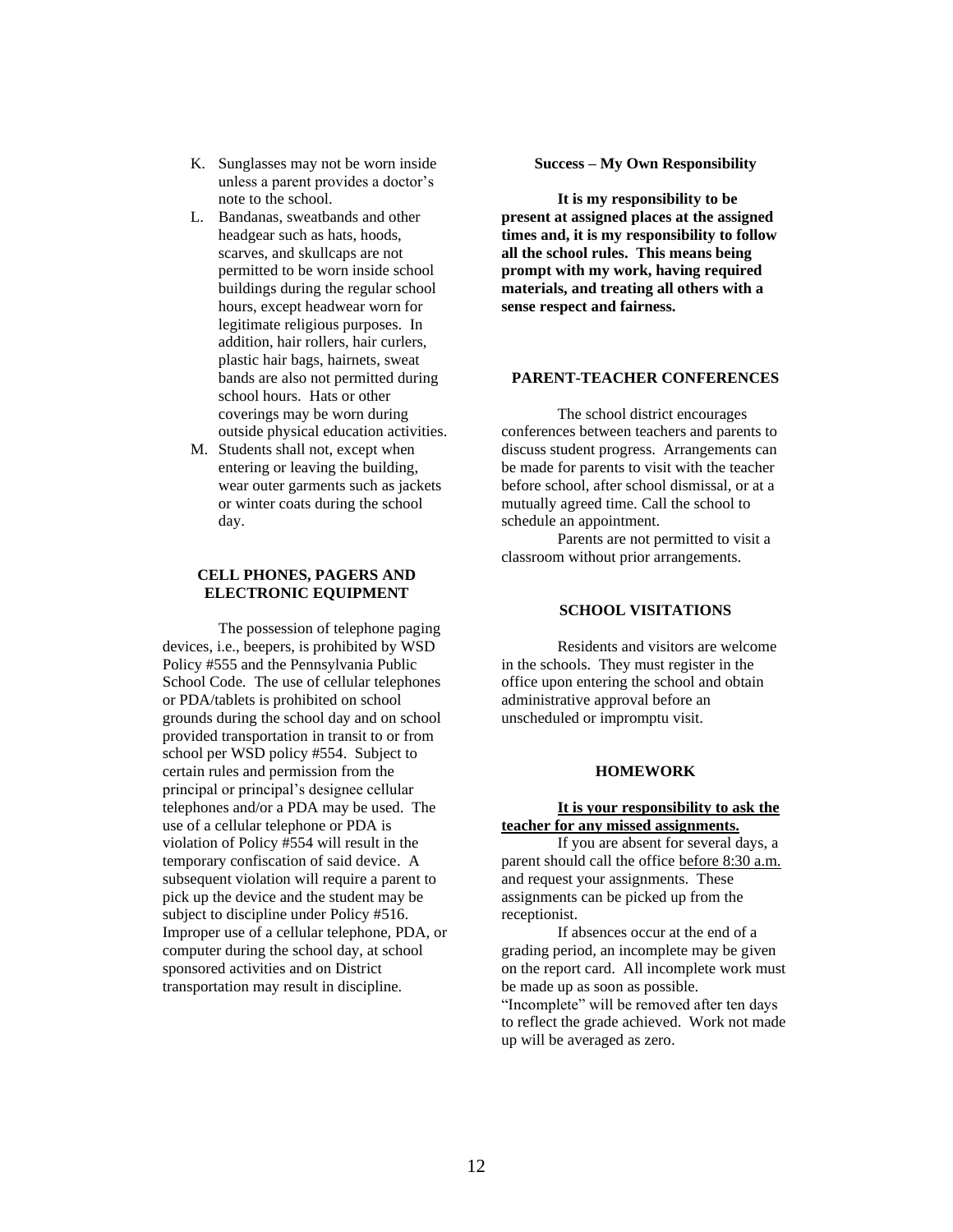#### **HONOR ROLL**

School honor roll will be listed according to grades earned by students. High Honors – Quality point average **3.8-4.0** Honors – Quality point average **3.2-3.79**

#### **PHYSICAL EDUCATION**

Physical Education is required of all students. **Students are required to bring gym clothes for class, change into those clothes for gym class, and change back into their school clothes.** Parent excuses are accepted and will be honored for a reasonable period of time as determined by the school. Students are still required to change into their gym clothes. If a student has a medical excuse issued by a physician, they will not be required to change clothes. Adapted physical education is required when it is necessary for a student to miss regular physical education for two weeks or longer.

#### **RESPONSIBILITIES FOR BOOKS AND EQUIPMENT**

When a student accepts textbooks, Student Agenda Planner, chrome books, chargers, or any other equipment issued by the school, the student is entrusted with the responsibility of taking care of those books and equipment.

If a student loses or damages a book or item, the student is liable for the cost of a new book or item allowing for normal depreciation. If a book is stolen or misplaced the student is still responsible.

The student, parent, or legal guardian will pay for all lost or damaged books. The teacher will list the titles and prices of books for students to pay. The student will not be permitted to attend any activities or field trips until payment is received.

# STUDENT MEDICATION

Students taking any medication during school must have the medication registered with the school nurse with a physician's order. Please check with the nurse regarding the policy on administration of prescription and non-prescription medication. A form will need to be completed by your doctor and on file in the health office. The proper authorization form can be found on our website under Health Services. Any student requiring daily medication for an identified need must have his or her prescription filled on time. If a student comes to school without his/her medication and it becomes a safety issue, the parent will be called and asked to come get his/her child. Parents will be notified when their child's prescription needs to be refilled. Medication ordered to be administered once daily is to be administered before school hours. Medication that is to be administered 3 times daily is to be given immediately before school, directly after school and at bedtime. Please contact the school nurse with any questions or concerns regarding medication administration and medical accommodations during school hours.

# HEALTH SERVICES

# Mandated Services

All students in the High School are provided health screenings mandated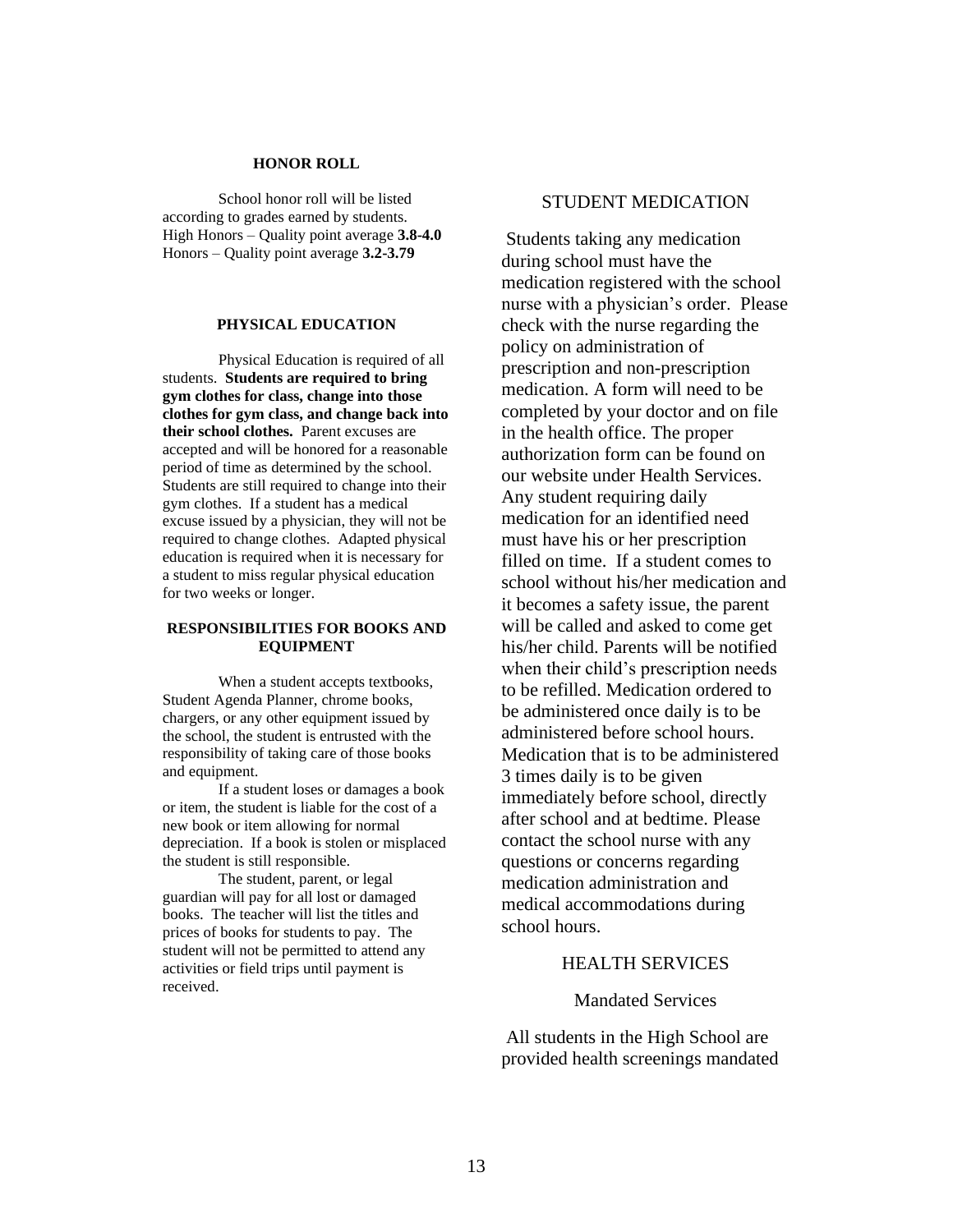by the Pennsylvania Department of Health. These screenings include:

- · Height, weight and BMI screenings
- · Vision screenings
- · Hearing Screenings
- · Physicals for all 11th grade students

These screenings are given once every school year by the school nurse on an ongoing basis throughout the school year. The dental screenings are given by the dental hygienist. A referral will be sent home if there is a need for further evaluation.

The Pennsylvania Department of Health also mandates that all 11th grade students have a physical. The school will provide a physical by the school physician for free, but the student may be examined by his or her family physician at your own expense. A private physician form may be downloaded from the district's website or requested from the school nurse. All students in 11th grade must have a school physical, sports physical or private physician physical on file by the end of the school year per state requirements.

#### **GUIDELINES FOR STUDENT BEHAVIOR STUDENT RESPONSIBILITIES**

**No student has the right to interfere with the education of his fellow**  students. It is the responsibility of each student to respect the rights of teachers, students, administrators, and all others who are involved in the educational process.

- A. Students' responsibilities include regular school attendance, conscientious effort in classroom work, and conformance to school rules and regulations. Most of all, students share with the administration and faculty a responsibility to develop a climate within the school that is conducive to wholesome learning and living.
- B. Students should express their ideas and opinions in a respectful manner so as not to offend or slander others.
- C. It is the responsibility of the student to:
	- 1. Be aware of all rules and regulations for student behavior, and to conduct themselves in accordance with them.
	- 2. Be willing to volunteer information in matters relating to the health, safety, and welfare of the school community and to the protection of school property.
	- 3. Dress and groom them so as to meet fair standards of safety and health, and so as not to cause substantial disruption to the educational processes.
	- 4. Assume that a rule, until waived, altered, or repealed, is in full effect.
	- 5. Assist the school staff in operating a safe school for all students enrolled therein.
	- 6. Be aware of and comply with state and local laws.
	- 7. Exercise proper care when using public facilities and equipment.
	- 8. Attend school daily except when excused, and be on time at all classes and other school functions.
	- 9. Make all necessary arrangements for making up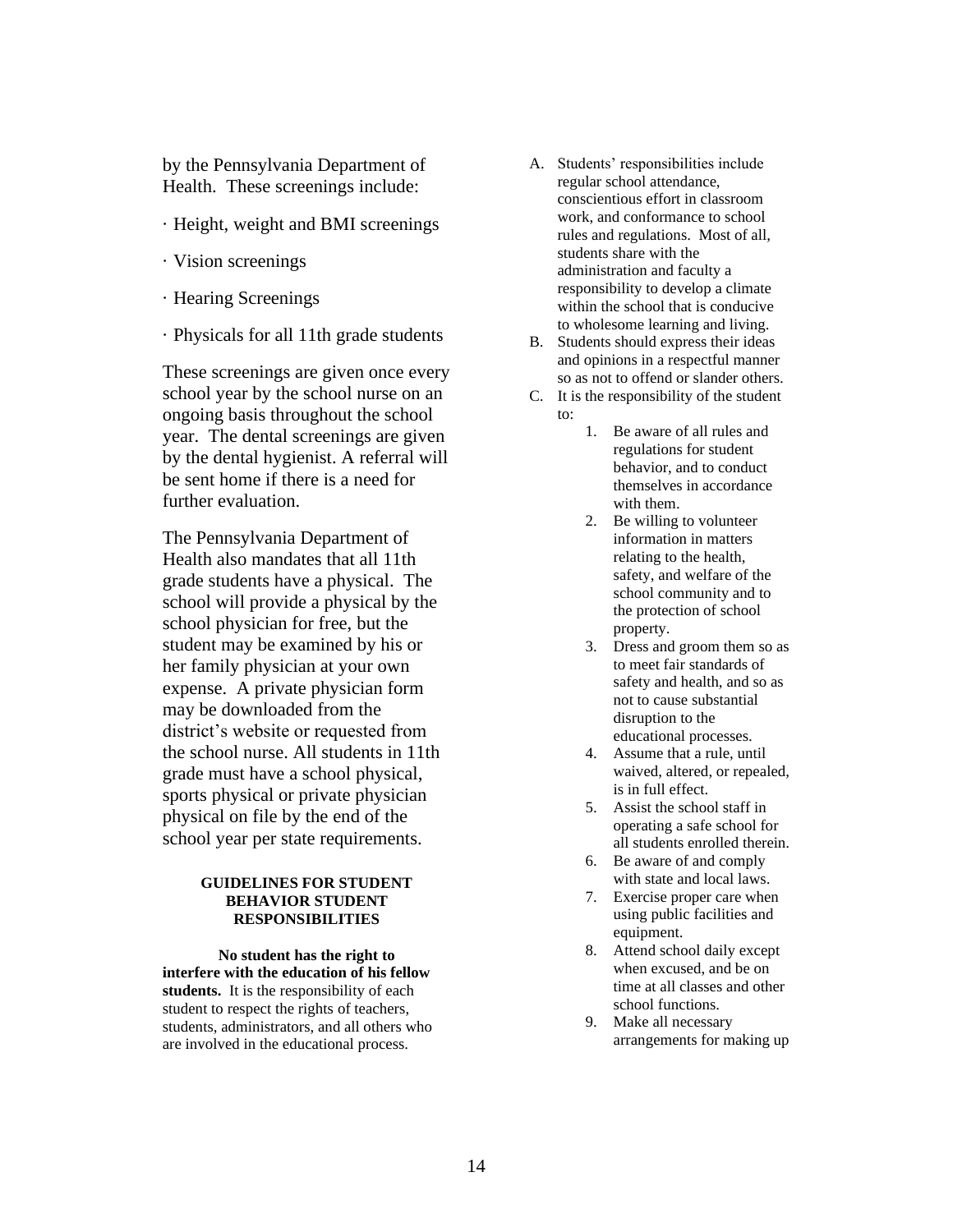work when absent from school.

- 10. Pursue and attempt to complete satisfactorily the courses of study prescribed by state and local school authorities.
- 11. Avoid inaccuracies in student newspapers or publications and indecency or obscenity in spoken or written language.

#### **FREEDOM OF EXPRESSION**

You have the right to speak or publish and distribute your opinions. However, you have the responsibility to observe the following whenever you speak or write:

- 1. Do not be obscene.
- 2. Do not ridicule a person.
- 3. Do not injure a person's reputation.
- 4. Do not cause disruption of the school operation.

\*Violation of the right of Freedom of Speech: Two Tests

\*Clear and present danger

\*Material and substantial disruption

#### **SCHOOL-WIDE RULES**

- 1. Be respectful of everyone and their property.
- 2. Follow all directions the first time they are given.
- 3. Stay in assigned areas.
- 4. Keep hands, feet, and objects to yourself.
- 5. Walk appropriately on school property.
- 6. Use respectful language.



#### **DISCIPLINARY PROCEDURES**

**Level I Offenses** shall include those minor disturbances created by a student that disrupts the normal teaching situation but which can usually be handled by the individual classroom teacher or staff member alone.

Level I offenses include but are not limited to:

- $\triangleright$  Minor Insubordination
- ➢ Unexcused Class Tardiness
- ➢ Failure to Complete Assignments
- ➢ Failure to Carry Out Directions
- ➢ Cheating
- ➢ Lying
- ➢ Abusive Language (not including verbal intimidation or profanity)
- ➢ Chewing Gum
- ➢ Creating a Disturbance in the Classroom
- ➢ Running in the Classroom, Hallways, etc.
- ➢ Pushing and Shoving
- ➢ Throwing Snowballs while on School Property

➢ Eating/Drinking During Instructional Time **Level II Offenses** shall encompass misbehavior, the frequency and/or seriousness of which tends to

disrupt the educational climate within the school. A Level II offense may result from the continuation of unmodified Level I misconduct. This classification may also include, but shall not be limited to:

- ➢ Cutting Class and/or Detention
- ➢ Truancy
- ➢ Violation of the established bus rules
- ➢ Riding/sitting in an automobile during the school day, without prior authorization from school staff
- ➢ Violation of the established cafeteria rules
- ➢ Possession of a prescription medication/medical device without first properly registering the medication/medical device with the School Nurse in accordance with District policy
- ➢ Falsification/Forgery of Records: excuses, passes, etc.
- Unauthorized departure from school grounds
- Use of profane or obscene language and/or gestures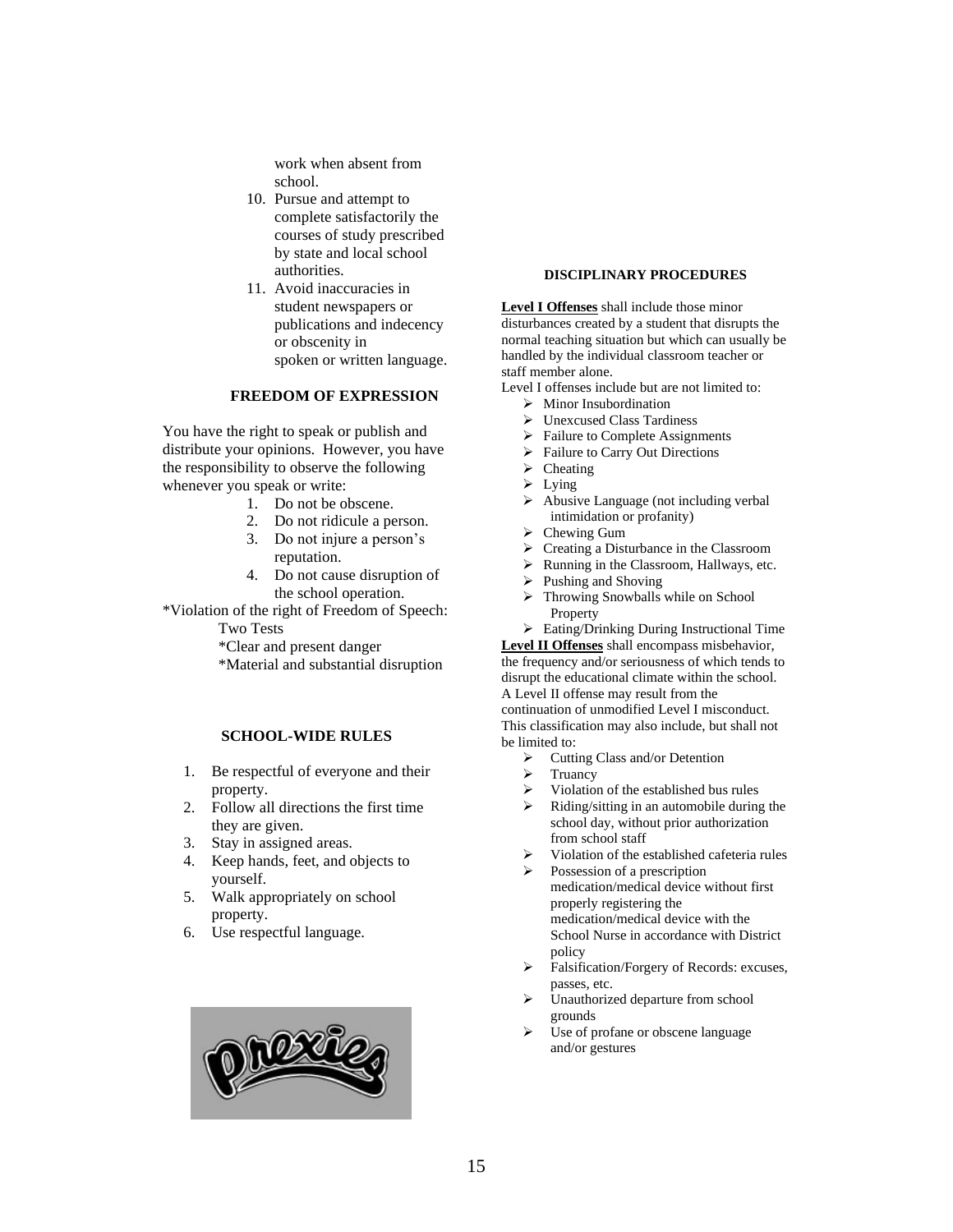- ➢ Verbal/nonverbal intimidation of students and/or school personnel
- ➢ Smoking/use of tobacco on school district property

**Level III Offenses** may result from the continuation of unmodified Level I or Level II misconduct. This classification of offenses shall also include, but not be limited to:

- ➢ Destruction of Property / Vandalism
- ➢ Theft/attempted Theft
- ➢ Breaking/entering another person's locker
- Falsely activating the fire alarm
- Indecent exposure
- ➢ Physical Abuse of others / Fighting
- ➢ Smoking/violation of District's Tobacco Policy
- Second occasion on which a student knowingly possesses, uses or is under the influence of a controlled substance, look alike drug, or alcoholic beverage and/or related paraphernalia (Student is cooperative.)
- ➢ Second occasion on which student possess prescription medication/ medical device without first properly registering the medication/ medical device with the School Nurse in accordance with District policy

**Level IV Offenses** may result from the continuation of unmodified lower level misconduct. Level IV offenses shall also include act resulting in violence to persons or property, or which pose a direct threat to the safety of others within the School. This classification of offenses, the severity of which may require removal of the student from the school, the intervention of law enforcement authorities, and/or action by the Board of School Directors, shall include but not be limited to:

- ➢ Possession/sale of stolen property
- ➢ Extortion
- ➢ Arson
- ➢ Bomb Threats
- ➢ Incitement to Riot
- ➢ Student's refusal to stop fighting when ordered to do so by a teacher/administrator and/or attempt to reinitiate fight
- $\triangleright$  Striking /threatening a teacher/administrator or other staff member
- ➢ Possession/use/transfer of weapons and/or dangerous weapons
- ➢ Transfer, sale or distribution of a controlled substance, prescription drug, look-alike drug or alcoholic beverage
- ➢ Possession (knowingly), uses or being under the influence of a controlled substance, look-alike drug or alcoholic beverage and/or related paraphernalia
- ➢ Other Violations of the Law

#### **These lists are not comprehensive. Please refer to WSD Policy #516 for a full list and description of all offenses for Levels 1-4. Definition of Consequences**

DETENTION – After-school detention TIME-OUT – Isolation from class IN-SCHOOL SUSPENSION – Isolation of classes with behavioral intervention instruction

TEMPORARY SUSPENSION – 1-3 days of out-of-school suspension

FULL SUSPENSION – 4-10 days of out-ofschool suspension

 (Students suspended are responsible for all make-up work.)

- 1. All disciplinary decisions for suspensions will be made by the administration.
- 2. Teachers and/or the principal may assign detention
- 3. After-school detention will be in session from 3:00 to 4:00. Missing detention will result in further disciplinary action.

### **IN-SCHOOL SUSPENSION AND DETENTION POLICY**

 If In-School Suspension (ISS) or detention is assigned, it shall be served on the day(s) assigned.

 If a student fails to report for detention or ISS for any reason, the penalty will be a possible suspension.

 Detention or ISS is not designed to be served at the students' convenience.

Detention or ISS will be served in a designated room.

Students are not permitted to leave the room for any reason before the detention or ISS time is completed.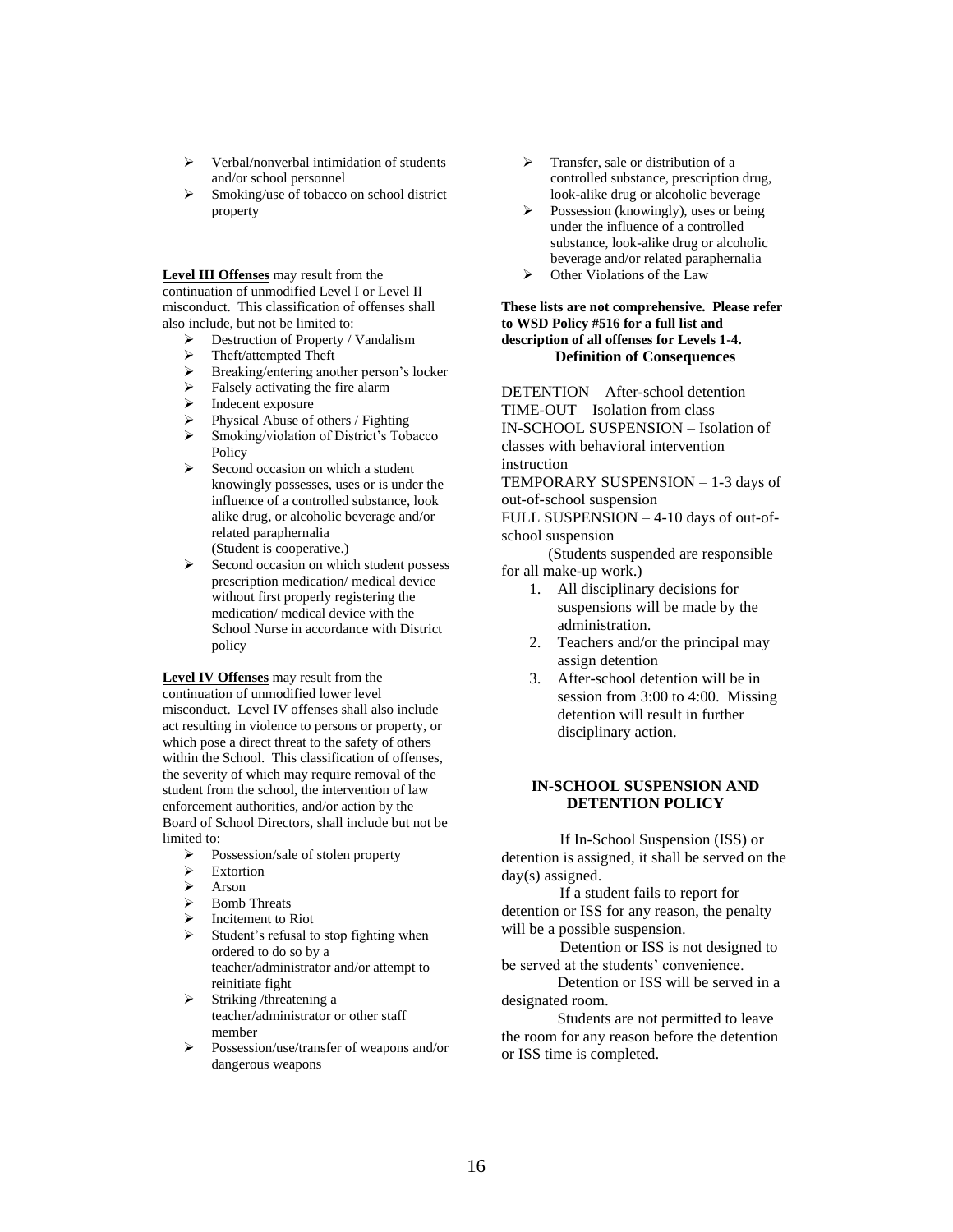Study materials should be brought to detention or ISS.

There will be no sleeping during detention or ISS.

> **The consequences of LEVEL I, II, III, and IV offenses can be demerits, detention, time-out, in-school suspension or out of school suspension.**

#### **EXTRA-CURRICULAR ACTIVITY POLICY**

In order to participate in any extracurricular activity sponsored by the Washington School District, a student must not be failing 2 or more subjects. A copy of the criteria governing participation of students in extra-curricular activities is on file in the office of the Director of Activities and the High School Principal. Participation in athletics does not make a student exempt from Physical Education.

# **ATHLETIC ELIGIBILITY**

Grades will be checked every Thursday afternoon. Any student-athlete with two or more F's as of 10:30 Friday will be ineligible – according to the PIAA rule – from Sunday through the next Saturday, regardless of whatever extenuating circumstances there might be causing the player to be ineligible.

### **BULLYING POLICY**

Bullying is the willful and repeated use by one student of his/her power, size, age and/or superior position, physically, verbally and/or psychologically, with the intent to harm another student, and/or the encouragement or condoning of any such behavior. Bullying creates an imbalance of power between the student- victim and the perpetrator, and the repeated and willful targeting of the student- victim adversely impacts upon his/her ability to properly

participate in or fully benefit from the School District's educational program.

It shall be a violation of this Policy for any student to engage in, encourage and/or condone, or communicate, any form of bullying. It shall also be a violation of this Policy for any employee, approved volunteer or chaperone of the School District to encourage and/or condone, through action or lack of action, any form of bullying. This prohibition shall apply to all acts of bullying that occur on school district property, through the use of school district equipment and resources (including but not limited to, school district computers and Internet connections), at school district functions (whether on school property or not), and/or on school district provided transportation.

#### **DRUG AWARENESS**

We recognize that the misuse of drugs is a serious problem with legal, physical and social implications for the whole school community.

For purposes of the District's policy "drugs" shall mean:

- 1. All dangerous controlled substances prohibited by law
- 2. All alcoholic beverages
- 3. Any prescription or patent drug, except those for which permission to use in school has been granted pursuant to Board Policy.

## **DRUG POLICY**

The Board prohibits the use, possession, or distribution of any drug during school hours, on school property, or at any school sponsored event.

1. Any student of the School District found to be in possession of any medicinal preparations (drugs or otherwise) or alcohol beverages on the Washington School District properties, not specifically prescribed for use by the pupil's physician, will be suspended from school and prohibited from access to any school property or function until a determination of the circumstances is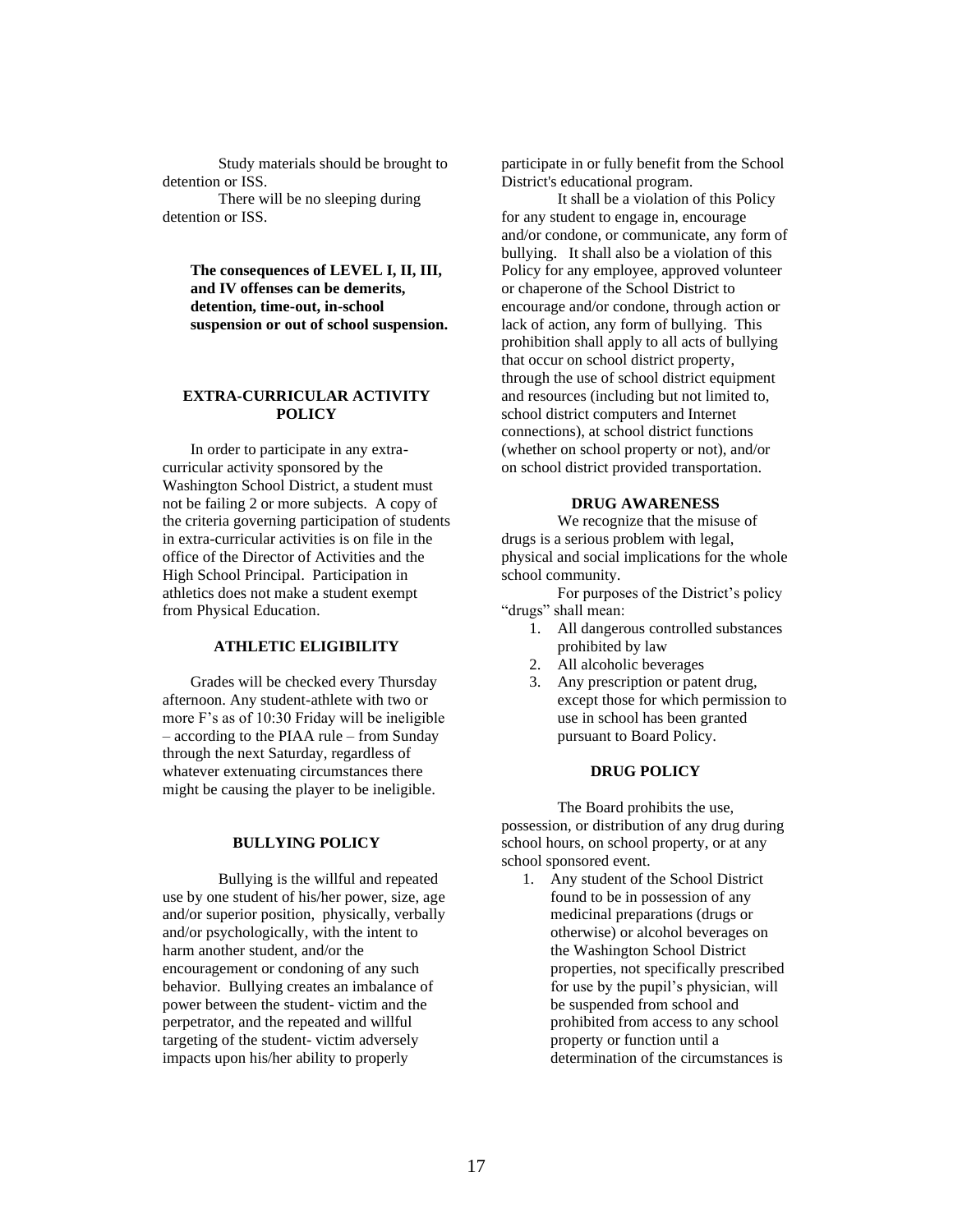made. (All drugs included in Controlled Substance Act of the Commonwealth of Pennsylvania are hereby included.)

- 2. When applicable, criminal charges shall be filed and the offender prosecuted to the fullest extent of the law.
- 3. The policy on "Drugs" also applies to "Look Alike" Drugs.

#### **SEARCHES**

- 1. Lockers are school property and not personal. Lockers are subject to search and seizure. The principal or their designee may search your locker if he/she believes it to contain something that violates either a law or school policy. Unless there is an emergency, you should be present if your locker is searched. The principal or their designee and another member of the school staff is to be present during a locker search. Refer to Policy #521 of the Washington School District Policy Manual.
- 2. Can you be searched? YES. Such a search shall be conducted by a school official of your own sex and in the presence of another member of the school staff. Any illegal materials discovered as a result of a search may be used as evidence against you in disciplinary juvenile or criminal proceedings. Refer to Policy #523 of the Washington School District Policy Manual.
- 3. Any car parked in lots under the jurisdiction of the Washington School District is also subject to search if a violation of law or policy is suspected. Refer to Policy #522 of the Washington School District Policy Manual.

#### **TOBACCO POLICY**

Possession or use of tobacco, lighters, or matches is prohibited.

Act 145 of 1996 amends the Crimes Code to include language-prohibiting students from possessing or using tobacco in a school building, a school bus or on school property. School districts are granted the authority to initiate prosecution for any such offense. Upon conviction, a student will be found guilty of a summary offense and subject to a fine of up to \$50 plus court costs. Fines collected will benefit the student's school district. The court may admit the student to an adjudication alternative in lieu of the fine. Such a summary offense is not reportable as a criminal act.

Possession of any type of tobacco products on school property, which includes bus stops and buses, will result in the following disciplinary actions:

- 1. Temporary suspension for first offense and initiation of prosecution.
- 2. Suspension up to ten days for second offense and initiation of prosecution. (Temporary and/or Full suspension.) **WEAPONS AND DANGEROUS INSTRUMENTS POLICY**

In accordance with the Weapons and Dangerous Instruments Policy No. 551, a complete copy of which is available in the Administrative Offices of the School District for inspection and review, students are hereby notified that possession of a weapon or dangerous instrument as defined in said Policy, which includes, but is not limited to, any knife, cutting instrument, ice-pick, cutting tool, club, chains, blackjack, metal knuckles, firecrackers, explosive device, nun-chuck stick, shotgun rifle, firearm, starter's pistol, gun or similar device from which a projectile may be discharged (including a pellet gun, BB gun, etc.) and firearm or other weapon which is not loaded or which lacks a component part or device necessary to render it immediately operable, is prohibited on school grounds, at school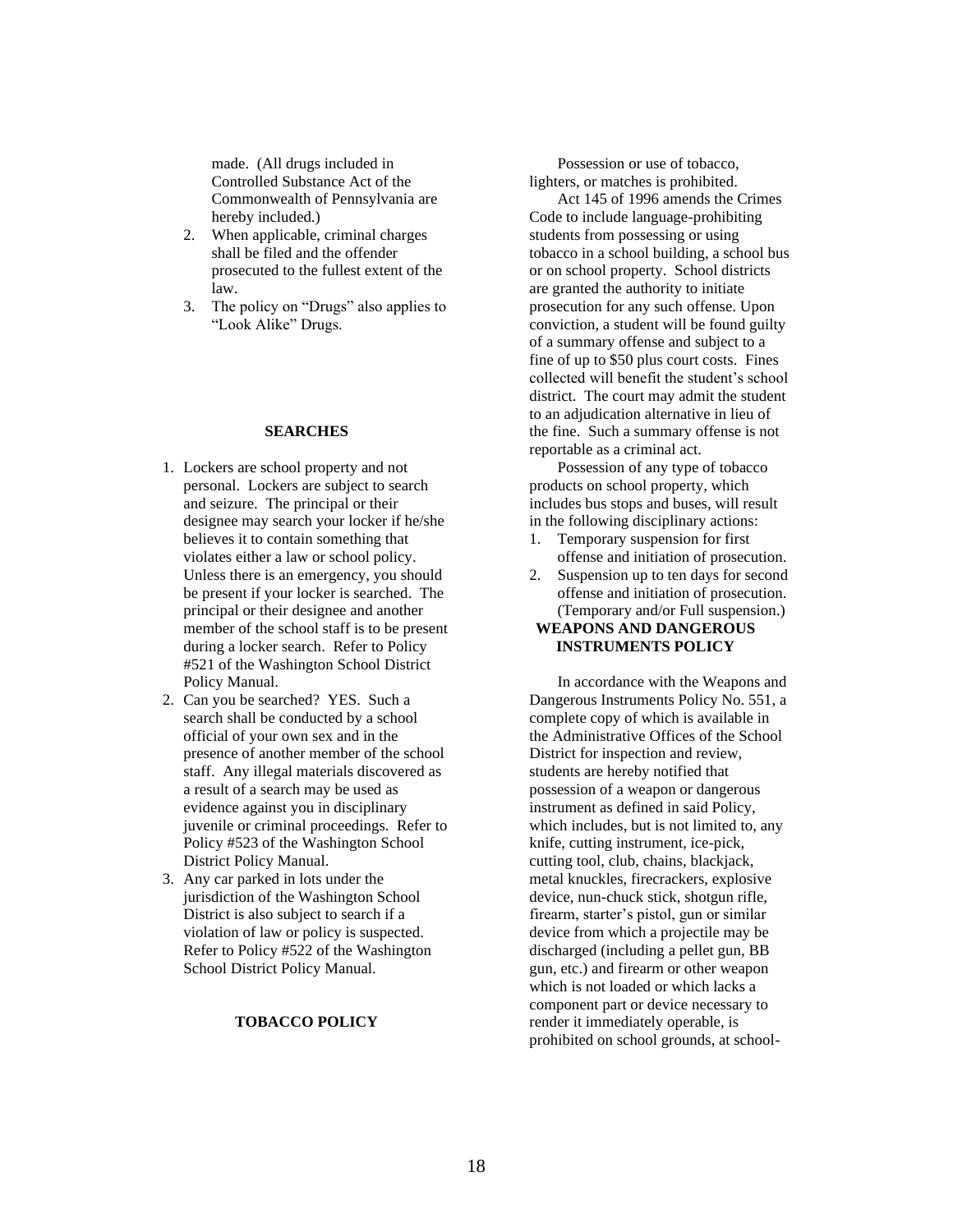sponsored activities, on buses or other vehicles of Washington School District.

Any weapon in the possession of a student shall be permanently forfeited and said possession shall be reported to the Washington City Police Department and the Department of Education. Possession shall include but not be circumstances, be expelled for a period of not less than one year.

Prior to the admission of any student, the parent or guardian shall provide a sworn statement stating whether a student has previously been suspended or expelled for an act or offense involving weapons, alcohol, or limited to, keeping or holding a weapon in the locker of a student, on a bus, or in a vehicle maintained for a student and the ability to direct another person who is in possession or has possession of said weapon. Students found in possession of a weapon shall, except under extraordinary and extenuating drugs or other willful acts of violence. Any student transferred from Washington School District may have his disciplinary record forwarded with permission of the parent or guardian record forwarded with permission of the parent or guardian.